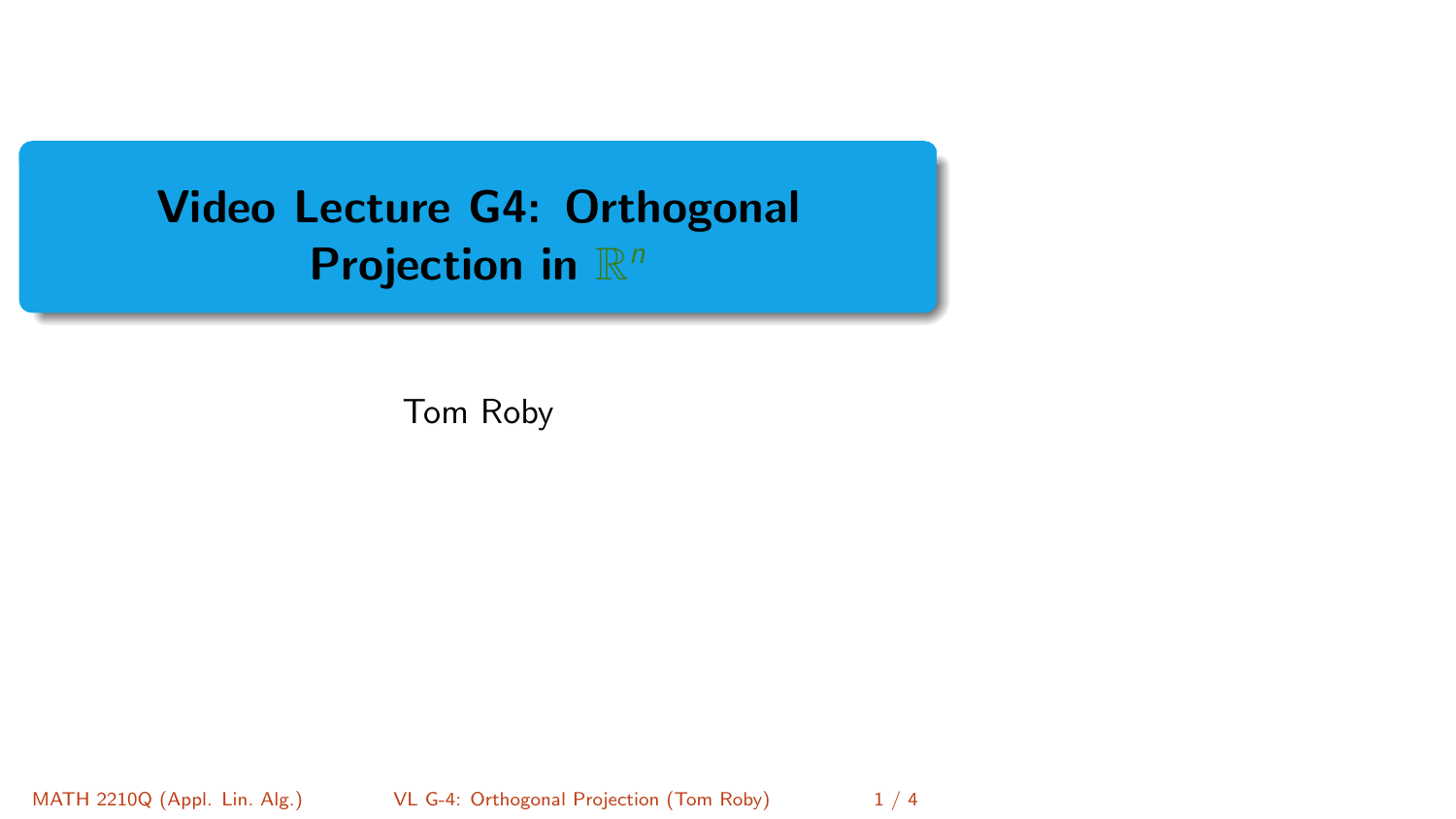- Define the *orthogonal projection* of one vector onto another vector or onto a subspace and analyze its properties.
- Prove a formula for  $Proj_W \vec{y}$  in terms of inner products.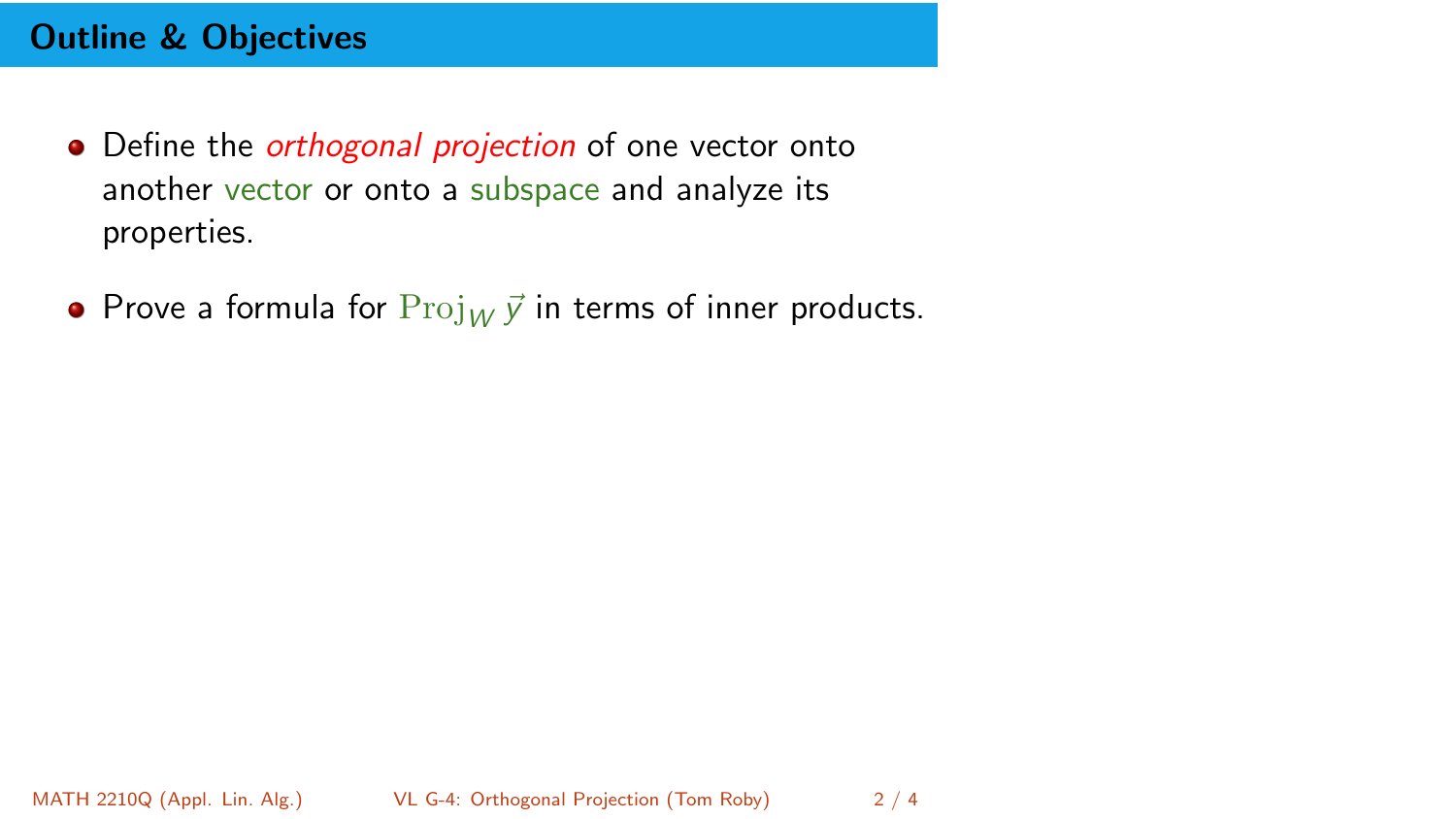### Orthogonal Projection

How to write given  $\vec{v}$  as  $\vec{v} = c\vec{u} + \vec{z}$ , with  $\vec{z} \perp \vec{u}$ ? Define the *orthogonal projection* of  $\vec{y}$  onto  $\vec{u}$  as  $\hat{y} = \text{Proj}_{\vec{u}} \vec{y} = \frac{\vec{y} \cdot \vec{u}}{\vec{u} \cdot \vec{u}} \vec{u}$ .

Find the projection of  $y = \begin{bmatrix} 4 \\ 7 \end{bmatrix}$ 7  $\begin{bmatrix} 2 \end{bmatrix}$  onto (line spanned by)  $\vec{u} = \begin{bmatrix} 2 \ 1 \end{bmatrix}$ 1 . This is the same formula as for coefficients when write  $\vec{v}$  in terms of an orthogonal basis; we are projecting onto each basis vector.

#### Theorem (Orthogonal Decomposition Theorem)

Given a subspace W of  $\mathbb{R}^n$ , any  $\vec{y} \in \mathbb{R}^n$  has a unique representation as  $\vec{y} = \hat{y} + \vec{z}$ , with  $\hat{y} \in W$ ,  $\vec{z} \in W^{\perp}$ . If  $\{\vec{u}_1, \vec{u}_2, \dots, \vec{u}_p\}$  is an orthogonal basis for W, then

$$
\widehat{y} = \frac{\vec{y} \cdot \vec{u_1}}{\vec{u_1} \cdot \vec{u_1}} \vec{u_1} + \dots + \frac{\vec{y} \cdot \vec{u_p}}{\vec{u_p} \cdot \vec{u_p}} \vec{u_p}
$$

 $\hat{y}$  is called the orthogonal projection of  $\vec{y}$  onto W.

*Pf:* Assume basis, write  $\hat{y}$  as above. Compute  $\vec{z} \cdot \vec{u_j} = (\vec{y} - \hat{y}) \cdot \vec{u_j} \dots$ **If**  $\vec{y} = \hat{y} + \vec{z} = \hat{y}_1 + \vec{z}_1$ , then  $\hat{y} - \hat{y}_1 = \vec{z}_1 - \vec{z} \in W \cap W^{\perp}$ .<br>MATH 2210Q (Appl. Lin. Alg.) VL G-4: Orthogonal Projection (Tom Roby) [VL G-4: Orthogonal Projection](#page-0-0) (Tom Roby) 3 / 4